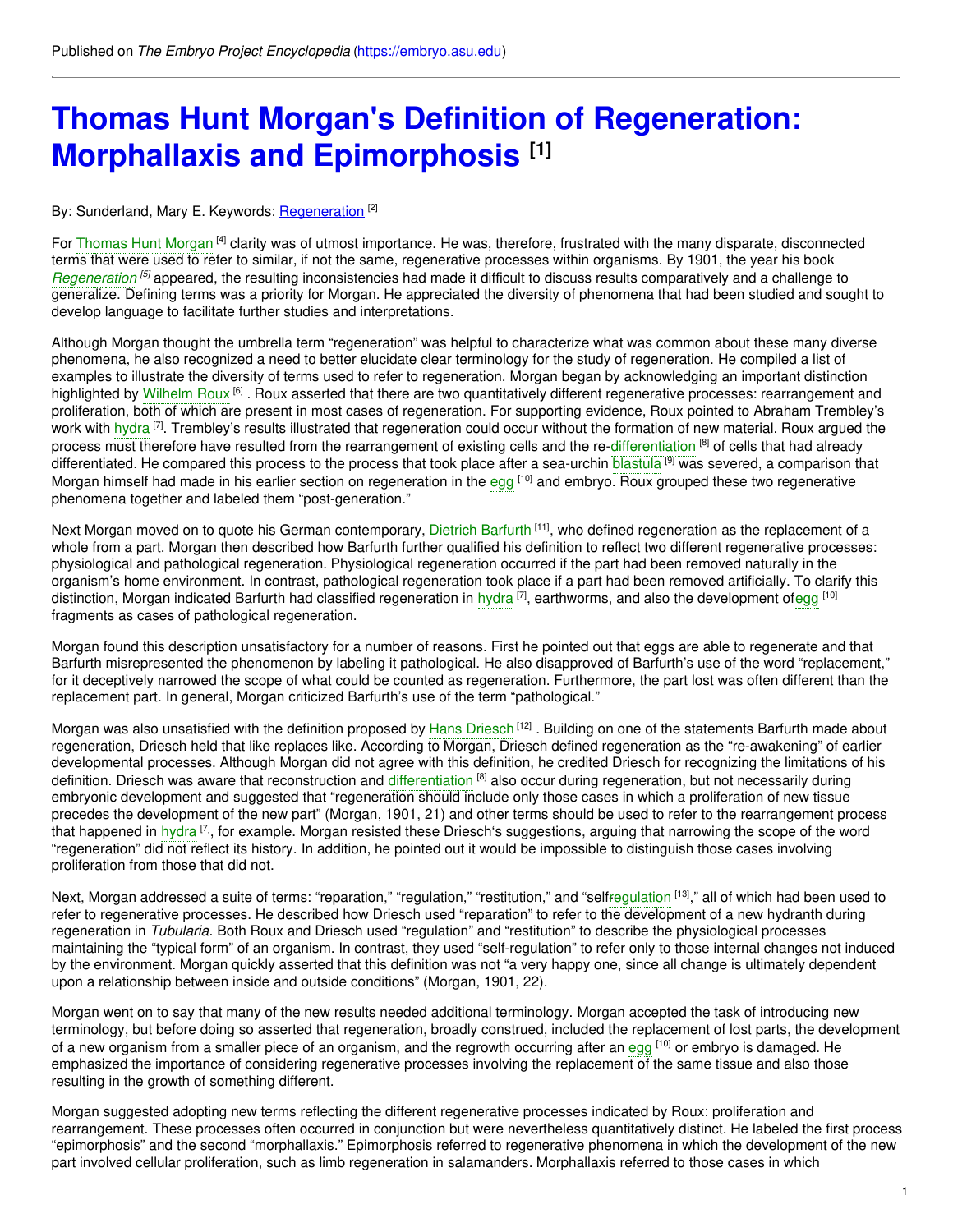regeneration resulted from the remodeling of existing material without cellular proliferation, such as regeneration in [hydra](https://embryo.asu.edu/search?text=hydra) <sup>[7]</sup>.

Morgan further subdivided regeneration by introducing additional terms indicating the kind of new part resulting from regeneration. "Homomorphosis" described regenerative processes in which the new part was exactly the same as the part that was removed. "Heteromorphosis" described regenerative processes in which the new part was different than the old part, as when axes were sometimes reversed during regeneration. "Neomorphosis" described extreme cases of heteromorphosis in which the new part belonged to a different area of the body. This sort of regeneration was seen in crabs or prawns, which are able to develop an antenna where there once was an eye. "Physiological regeneration" described changes that were part of the organism's life cycle, such as molting, and the replacement of feathers, or teeth. Earlier, Morgan expressed disdain for the term "pathological regeneration," but thought it was nonetheless useful to maintain the category of "physiological regeneration." Yet he recognized there was need to improve upon Barfurth's definition and better elucidate the qualities of physiological regeneration. Morgan illustrated the differences by suggesting that physiological regeneration could also be thought of as "regular regeneration," which in fact was the term he preferred. He only opted to use the term physiological regeneration because it was commonly used. In contrast to regular or physiological regeneration, Morgan suggested the term "restorative regeneration" to distinguish those cases of regeneration resulting from some sort of externally inflicted injury to the organism.

# **Sources**

1. Morgan, Thomas Hunt. *[Regeneration](https://embryo.asu.edu/search?text=Regeneration) [5]* . New York: Macmillan, 1901.

For Thomas Hunt Morgan clarity was of utmost importance. He was therefore frustrated with the many disparate, disconnected terms that were used to refer to similar, if not the same, regenerative processes within organisms. When Morgan wrote Regeneration in 1901 there had been many different terms developed and adopted by various investigators to describe their observations. As a result there were many inconsistencies making it difficult to discuss results comparatively and also making it more challenging to generalize. Defining terms was a priority for Morgan. He appreciated the diversity of phenomena that had been studied and sought to develop language to facilitate further studies and interpretations.

### **Subject**

Morgan, Thomas Hunt, [1866-1945](https://embryo.asu.edu/library-congress-subject-headings/morgan-thomas-hunt-1866-1945)<sup>[14]</sup> [Regeneration](https://embryo.asu.edu/medical-subject-headings/regeneration)<sup>[15]</sup>

#### **Topic**

[Theories](https://embryo.asu.edu/topics/theories) [16]

### **Publisher**

Arizona State University. School of Life Sciences. Center for Biology and Society. Embryo Project Encyclopedia.

### **Rights**

© Arizona Board of Regents Licensed as Creative Commons Attribution-NonCommercial-Share Alike 3.0 Unported (CC BY-NC-SA 3.0) http://creativecommons.org/licenses/by-nc-sa/3.0/

### **Format**

<u>[Articles](https://embryo.asu.edu/formats/articles)</u> [17]

**Last Modified** Wednesday, July 4, 2018 - 04:40

**DC Date Accessioned** Thursday, May 10, 2012 - 14:01

**DC Date Available** Thursday, May 10, 2012 - 14:01

**DC Date Created** 2009-06-09

**DC Date Created Standard**

Tuesday, June 9, 2009 - 07:00

### [Contact](https://embryo.asu.edu/contact) Us

© 2021 Arizona Board of Regents

The Embryo Project at Arizona State University, 1711 South Rural Road, Tempe Arizona 85287, United States